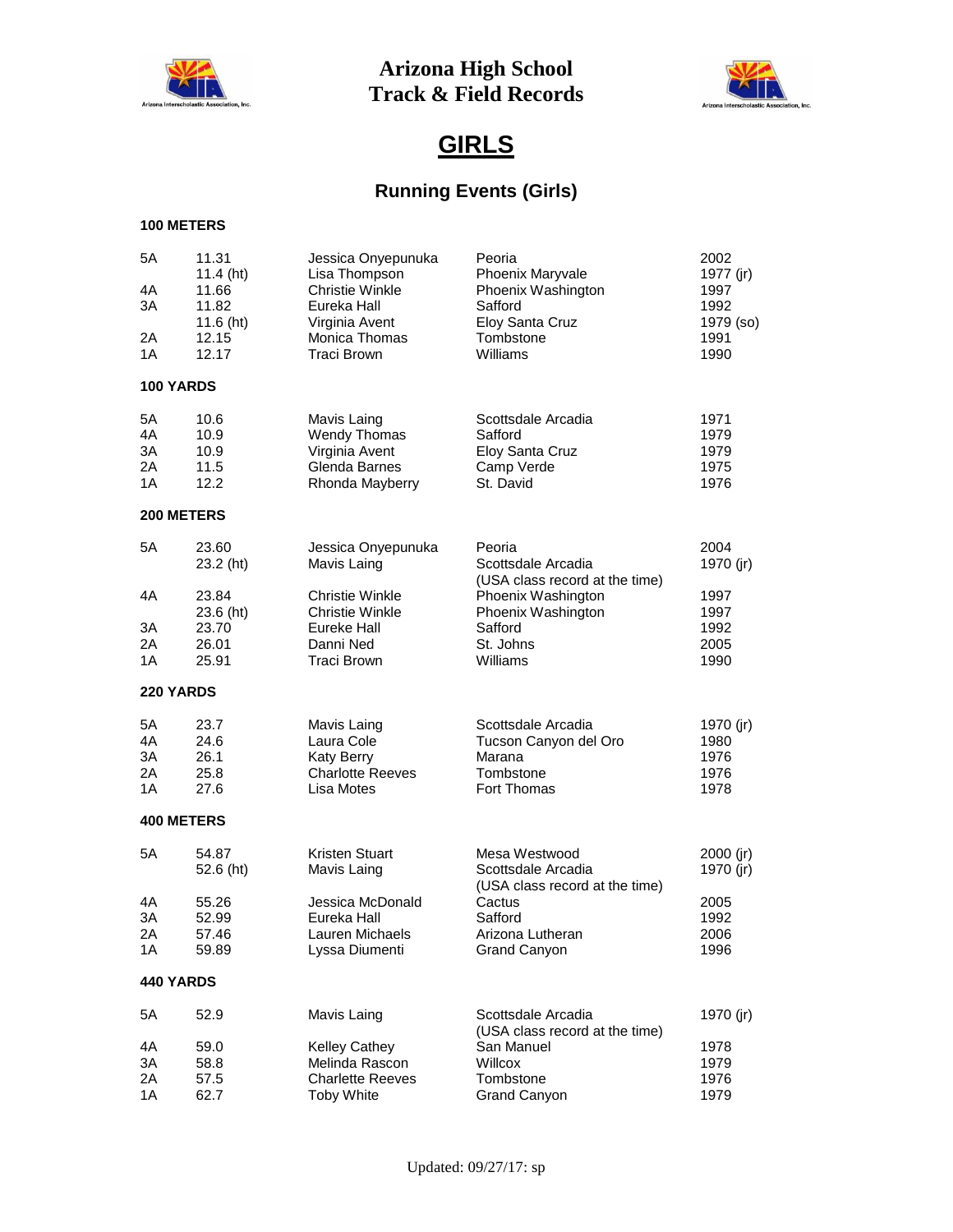



| 5A              | 2:07.60 (ht)       | <b>Kathy Gibbons</b>                    | Phoenix Alhambra<br>(USA class record at the time) | 1971 (jr)         |
|-----------------|--------------------|-----------------------------------------|----------------------------------------------------|-------------------|
|                 | 2:08.62            | Natalie Johnson                         | <b>Phoenix Xavier</b>                              | 2007              |
| 4Α              | 2:13.49            | Barbara Wiseman                         | Scottsdale Chaparral                               | 1980 (so)         |
| ЗA              | 2:14.59            | <b>Whitney Hardt</b>                    | Springerville Round Valley                         | 2003 (jr)         |
| 2Α              | 2:21.06            | Dani Higgins                            | <b>Benson</b>                                      | 2005 (so)         |
| 1Α              | 2:16.18            | Shannon Eckert                          | Arizona Lutheran Academy                           | 1993              |
| 880 YARDS       |                    |                                         |                                                    |                   |
| 5A              | 2:06.7             | Kathy Gibbons                           | Phoenix Alhambra                                   | 1972              |
| 4Α              | 2:16.9             | <b>Kelley Cathey</b>                    | San Manuel                                         | 1979 (jr)         |
| ЗA              | 2:27.1             | LaTanya Cortez                          | <b>Tuba City</b>                                   | 1978              |
| 2Α              | 2:20.9             | Dianna Kirby                            | Willcox                                            | 1976              |
| 1A              | 2:25.4             | <b>Scarlett Byers</b>                   | <b>Tucson ASDB</b>                                 | 1980              |
| <b>MILE RUN</b> |                    |                                         |                                                    |                   |
| 5А              | 4:39.4             | <b>Kathy Gibbons</b>                    | Phoenix Alhambra                                   | 1972              |
| 4Α              | 4:57.2             | <b>Kelley Cathey</b>                    | San Manuel                                         | 1980              |
| ЗA              | 5:14.6             | Bev Koeber                              | <b>Bullhead City Mohave</b>                        | 1979              |
| 2Α              | 5:27.9             | Connie Cox                              | Williams                                           | 1976              |
| 1Α              | 5:42.7             | Chris Ortleib                           | Mayer                                              | 1979              |
|                 | <b>1500 METERS</b> |                                         |                                                    |                   |
| 5Α              | 4:31.50            | Sara Gorton                             | <b>Tempe Mountain Pointe</b>                       | 1999 (jr)         |
|                 | $4:18.9$ (ht)      | Kathy Gibbons                           | Phoenix Alhambra                                   | 1972              |
| 4Α              | 4:42.62            | Lisa Aguilera                           | Peoria Centennial                                  | 1997 (jr)         |
|                 | $4:41.0$ (ht)      | <b>Kelly Bates</b>                      | <b>Flagstaff Coconino</b>                          | 1979              |
| 3A<br>2Α        | 4:53.96<br>5:02.49 | <b>Whitney Hardt</b><br>Alisa Comaduran | Payson<br><b>Benson</b>                            | 2001 (fr)<br>1981 |
| 1A              | 5:18.59            | Andrea Klimowski                        | <b>Flagstaff Northland Prep</b>                    | 2009              |
|                 |                    |                                         |                                                    |                   |
|                 | <b>1600 METERS</b> |                                         |                                                    |                   |
| 5А              | 4:49.11            | Sara Gorton                             | <b>Tempe Mountain Pointe</b>                       | 1999 (jr)         |
| 4Α              | 4:55.81            | Laura Goodwin                           | Tucson Palo Verde                                  | 1986              |
| ЗA              | 4:54.44            | <b>Whitney Hardt</b>                    | Payson                                             | 2002 (so)         |
| 2Α              | 5:08.12            | Julie-Anne Bailey                       | Chandler Valley Christian                          | 2004              |
| 1Α              | 5:22.27            | Jayme Lauderdal                         | <b>Tucson Desert Christian</b>                     | 1995              |
|                 | <b>3200 METERS</b> |                                         |                                                    |                   |
| 5A              | 10:15.94           | Sara Gorton                             | Tempe Mountain Pointe                              | 1999 (jr)         |
| 4A              | 10:05:70           | Allie Shadler                           | Rio Rico                                           | 2016              |
|                 | 11:05.43           | Rory Schmidt                            | Scottsdale Arcadia                                 | 2003              |
| 3A              | 10:50.03           | <b>Whitney Hardt</b>                    | Springerville Round Valley                         | $2003$ (jr)       |
| 2A              | 11:38.60           | Jillian Klassen                         | Scottsdale Christian                               | 2004              |
| 1A              | 11:54.40           | Andrea Klimowski                        | <b>Flagstaff Northland Prep</b>                    | 2008              |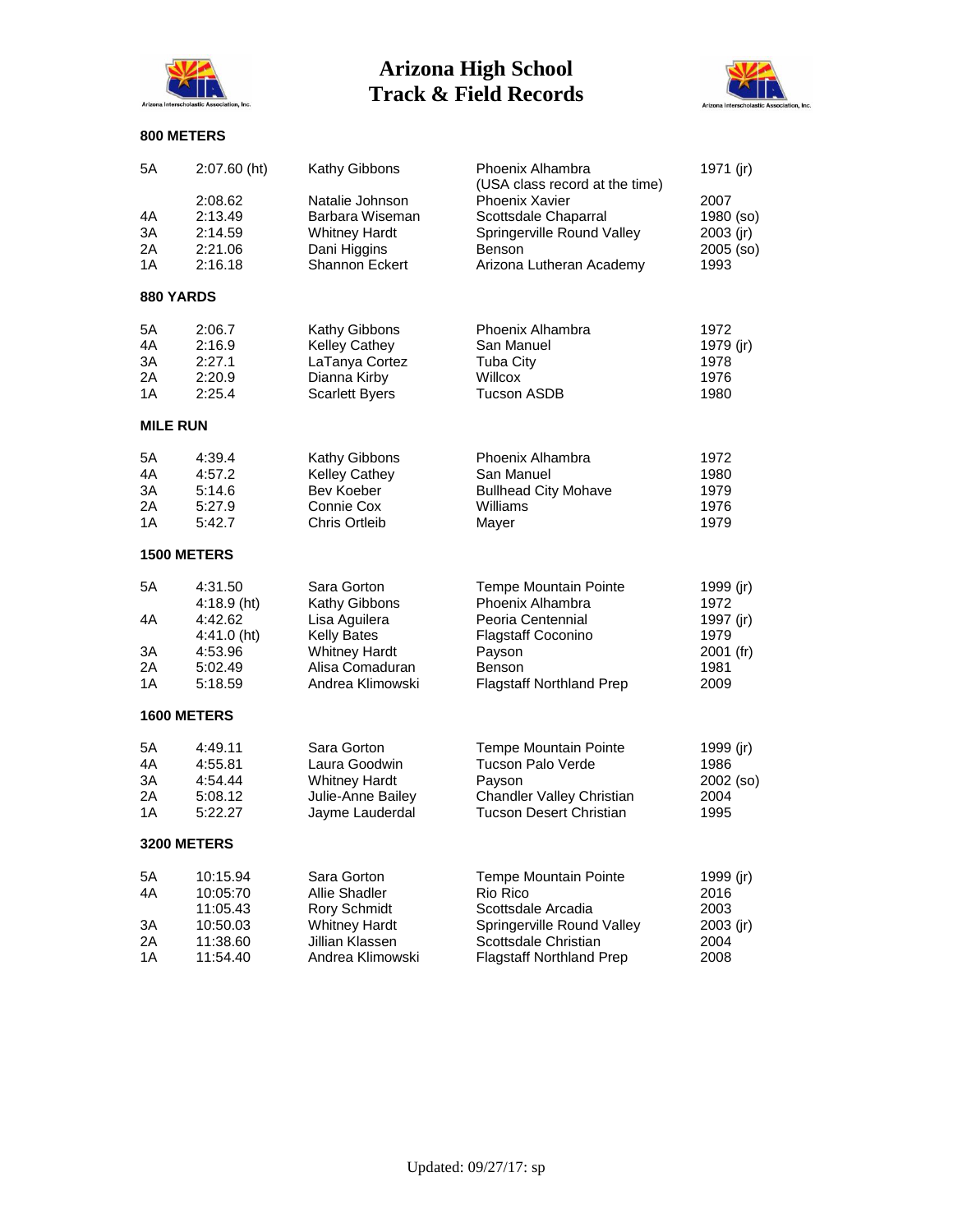



## **Hurdles (Girls)**

### **100 METER HURDLES (33")**

| 5A                | 13.60                    | Jacquelyn Johnson    | Yuma Union                                                | 2003        |
|-------------------|--------------------------|----------------------|-----------------------------------------------------------|-------------|
| 4A                | 14.36                    | Adra Hysong          | Tolleson                                                  | 1992        |
| 3A                | 14.71                    | Nicole Nevitt        | Queen Creek                                               | 2004        |
| 2Α                | 14.01                    | Jaime Cluff          | Scottsdale Christian                                      | 2002        |
|                   |                          |                      |                                                           |             |
| 1A                | 16.13                    | Martha Hernandez     | <b>Valley Union</b>                                       | 1986        |
|                   | 110 YARD HURDLES (33")   |                      |                                                           |             |
| 5Α                | 13.6                     | Jan Glotzer          | <b>Phoenix Camelback</b><br>(National record at the time) | 1970        |
| 4A                | 14.6                     | Genevieve Overstreet | Safford                                                   | 1979        |
| 3A                | 14.71                    | Nicole Nevitt        | Queen Creek                                               | 2004        |
|                   |                          |                      |                                                           |             |
| 2Α                | 15.3                     | Lori Wilson          | Benson                                                    | 1977        |
| 1A                | 16.5                     | Sherill Antoni       | Salome                                                    | 1977        |
|                   | <b>300 METER HURDLES</b> |                      |                                                           |             |
| 5A                | 42.67                    | <b>Christy Nore</b>  | Scottsdale Chaparral                                      | 1985        |
|                   |                          |                      |                                                           |             |
| 4A                | 43.15                    | Georgeanne Moline    | <b>Phoenix Thunderbird</b>                                | 2008        |
| ЗΑ                | 44.44                    | Nicole Nevitt        | Queen Creek                                               | 2004        |
| 2A                | 43.45                    | Jamie Cluff          | Scottsdale Christian                                      | 2002        |
| 1A                | 47.32                    | Martha Hernandez     | <b>Valley Union</b>                                       | 1986        |
|                   |                          |                      | <b>Field Events (Girls)</b>                               |             |
|                   |                          |                      |                                                           |             |
| <b>HIGH JUMP</b>  |                          |                      |                                                           |             |
| 5A                | $6-0$                    | Jaquelyn Johnson     | <b>Yuma Union</b>                                         | 2003        |
| 4A                | $6 - 0\frac{1}{2}$       | Jeana McDowell       | Gilbert                                                   | 1996        |
|                   |                          |                      |                                                           |             |
| ЗΑ                | $5 - 10$                 | Jodi Smith           | St. Johns                                                 | 1999        |
| 2A                |                          |                      |                                                           |             |
| 1A                | $5-6$                    | Shannon Kidder       | Phoenix Day School/Deaf                                   | 1988        |
| <b>LONG JUMP</b>  |                          |                      |                                                           |             |
| 5A                | $20 - 4\frac{1}{2}$      | Roxanne Keating      | <b>Phoenix Cortez</b>                                     | 1978 (jr)   |
| 4A                | $19-81/4$                | Anna Vann            | Winslow                                                   | 1980        |
| 3A                | 20-0 1/4                 | Stephanie Garnett    | Winslow                                                   |             |
|                   |                          |                      |                                                           | $2003$ (so) |
| 2Α                | $18 - 4$                 | Shamesha Smith       | Chandler Valley Christian                                 | 2007        |
| 1A                | $18-3\frac{1}{2}$        | Polly Gappmeyer      | St. David                                                 | 1984        |
| <b>POLE VAULT</b> |                          |                      |                                                           |             |
| 5A                | 12-10 1/2                | Katie Morgan         | Tempe Corona del Sol                                      | 2004        |
|                   |                          |                      | Lake Havasu                                               |             |
| 4A                | $13-02$                  | April Kubishta       |                                                           | 2003        |
| 3A                | $11 - 2$                 | Tara McWorthy        | Queen Creek                                               | 2002        |
| 2Α                | $11 - 6$                 | Jill Van Weelden     | Scottsdale Christian                                      | 2000        |

11-6 Delainey Rockwell Scottsdale Christian 2003

1A 9-3 Jessica Bryce Pima 2005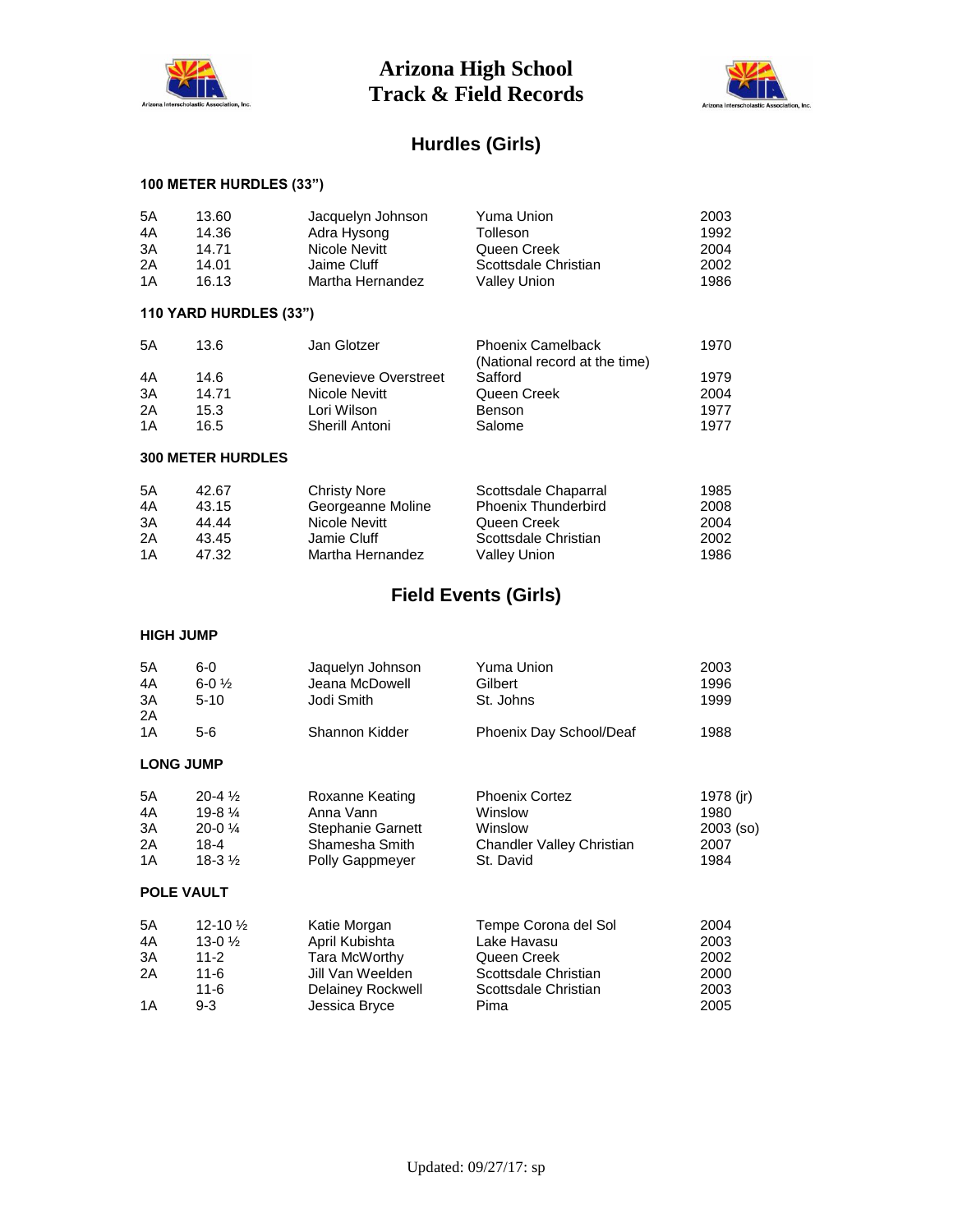



#### **TRIPLE JUMP**

| 5A<br>4A | $40 - 11$<br>39-9 | Nina Henson<br>Takisha Morgan | Tucson Sahuaro<br>Marana Mountain View | 2002<br>1997 |
|----------|-------------------|-------------------------------|----------------------------------------|--------------|
| 3A       | 39-6              | Rheanna Martinez              | Pavson                                 | $2000$ (ir)  |
| 2A       | $37-2\frac{1}{2}$ | Jamie Cluff                   | Scottsdale Christian                   | 2002         |
| 1A       | $35-21/4$         | Robyn Robledo                 | Tempe Prep                             | 2009         |

## **Weight Events (Girls)**

#### **SHOT PUT**

| 5A<br>4A<br>3A<br>2A<br>1A | 47-5<br>$45 - 8\frac{1}{2}$<br>$42 - 11\frac{1}{2}$<br>$43-8\frac{1}{2}$<br>$37-1\frac{1}{2}$ | Cindy Johnson<br>Kristi Lewis<br>Jennifer Moon<br>Jessica Drake<br>Tara Copas | Chandler<br>Douglas<br>Safford<br><b>Bisbee</b><br>Patagonia | 1980 (so)<br>1987<br>1997<br>1995<br>1996 |
|----------------------------|-----------------------------------------------------------------------------------------------|-------------------------------------------------------------------------------|--------------------------------------------------------------|-------------------------------------------|
| <b>DISCUS</b>              |                                                                                               |                                                                               |                                                              |                                           |
| 5A                         | 176-4                                                                                         | Cindy Johnson                                                                 | Chandler                                                     | 1982                                      |
| 4A                         | 151-9                                                                                         | Kristi Lewis                                                                  | Douglas                                                      | 1986 (ir)                                 |
| 3A                         | 152-0                                                                                         | Charissa Bailey                                                               | Page                                                         | 1985                                      |
| 2A                         | 143-9                                                                                         | Jessica Drake                                                                 | <b>Bisbee</b>                                                | 1995                                      |
| 1A                         | 124-9                                                                                         | Ashlee Smith                                                                  | Seliaman                                                     | 2005 (ir)                                 |

## **Relays (Girls)**

#### **400 METERS**

| 5Α  | 45.73 | Peoria                    | 2002 |
|-----|-------|---------------------------|------|
| 4A  | 47.36 | <b>Tolleson Westview</b>  | 1995 |
| 3A  | 48.37 | Safford                   | 1990 |
| 2A  | 49.66 | Chandler Valley Christian | 2002 |
| 1 A | 51.27 | Maver                     | 1990 |

#### **1600 METER RELAY**

| 5A | 3:51.02 | <b>Phoenix South Mountain</b>    | 2005 |
|----|---------|----------------------------------|------|
| 4A | 3:51.83 | <b>Tolleson Westview</b>         | 1997 |
| 3A | 3:52.44 | Safford                          | 1991 |
| 2A | 4:02.26 | <b>Chandler Valley Christian</b> | 2007 |
| 1A | 4:23.63 | Tempe Prep                       | 2008 |

#### **3200 METER RELAY**

| 5A | 9:02.99  | <b>Phoenix Xavier</b>      | 2007 |
|----|----------|----------------------------|------|
| 4A | 9:33.53  | Peoria Centennial          | 1998 |
| 3A | 9:38.11  | Springerville Round Valley | 2003 |
| 2A | 9:55.53  | Chandler Valley Christian  | 2001 |
| 1A | 10:39.04 | Tempe Prep                 | 2008 |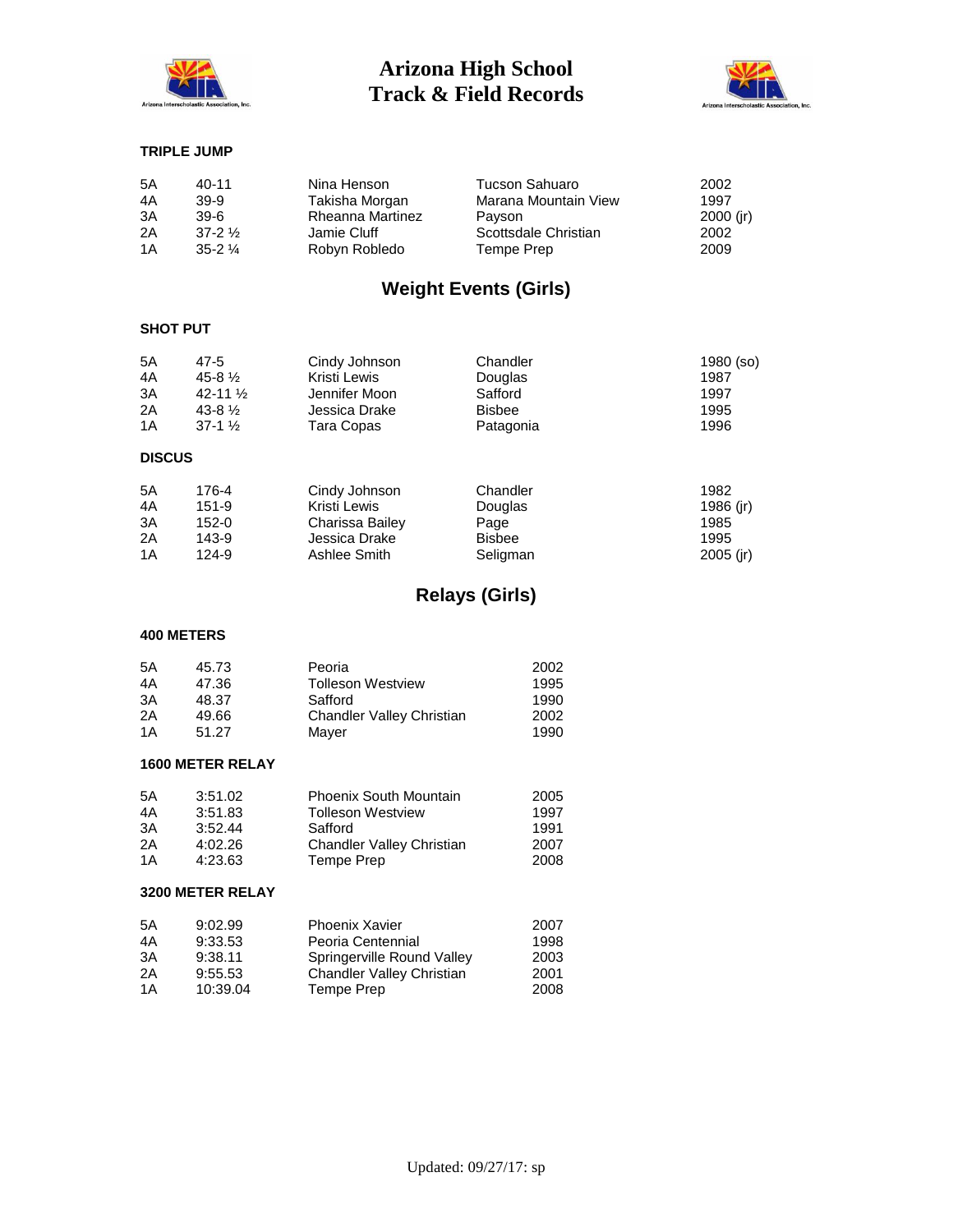



# **BOYS**

# **Running Events (Boys)**

| 5A<br>4A<br>3A<br>2A<br>1A | 10.33<br>10.58<br>10.33<br>10.63<br>10.81 | Ryan Milus<br><b>Dedrick McCartney</b><br><b>Cricket Marshall</b><br><b>Mark Oliver</b><br><b>Justin Kramer</b> | <b>Chandler Hamilton</b><br>Tempe Union<br><b>Dysart</b><br><b>Chandler Seton Catholic</b><br><b>Grand Canyon</b> | 2009<br>1990 (jr)<br>1978<br>1988<br>2006 |
|----------------------------|-------------------------------------------|-----------------------------------------------------------------------------------------------------------------|-------------------------------------------------------------------------------------------------------------------|-------------------------------------------|
| <b>100 YARDS</b>           |                                           |                                                                                                                 |                                                                                                                   |                                           |
| 5A<br>4A                   | 9.4(n)<br>9.4<br>9.4<br>9.6               | <b>David Perkins</b><br>Dwayne Evans<br>Dwayne Evans<br>Anthony Polk                                            | Mesa Westwood<br><b>Phoenix South Mountain</b><br><b>Phoenix South Mountain</b><br>Winslow                        | 1969<br>1975 (jr)<br>1976<br>1978 (jr)    |
| 3A                         | 9.4                                       | <b>Cricket Marshall</b>                                                                                         | <b>Dysart</b>                                                                                                     | 1978                                      |
| 2Α                         | 9.8                                       | Reggie Edwards                                                                                                  | Page                                                                                                              | 1972                                      |
| 1A                         | 9.9                                       | George Diggs                                                                                                    | <b>Phoenix Carver</b>                                                                                             | 1942                                      |
| 200 METERS                 |                                           |                                                                                                                 |                                                                                                                   |                                           |
| 5Α                         | 20.22                                     | Dwayne Evans                                                                                                    | <b>Phoenix South Mountain</b>                                                                                     | 1976                                      |
| 4A                         | 21.05                                     | Anthony Pold                                                                                                    | Winslow                                                                                                           | 1978 (jr)                                 |
| ЗA                         | 21.16                                     | <b>Cricket Marshall</b>                                                                                         | Dysart                                                                                                            | 1978                                      |
| 2A                         | 21.61                                     | Jim Howard                                                                                                      | <b>Cave Creek Cactus Shadows</b>                                                                                  | 1987                                      |
|                            | 21.61                                     | Quinton McCoy                                                                                                   | Chandler Valley Christian                                                                                         | $2001$ (jr)                               |
| 1A                         | 21.93                                     | <b>Justin Kramer</b>                                                                                            | <b>Grand Canyon</b>                                                                                               | 2006                                      |
| 220 YARDS                  |                                           |                                                                                                                 |                                                                                                                   |                                           |
| 5A                         | 20.5                                      | Dwayne Evans                                                                                                    | <b>Phoenix South Mountain</b>                                                                                     | 1976                                      |
| 4A                         | 21.1                                      | Andhony Polk                                                                                                    | Winslow                                                                                                           | 1978 (jr)                                 |
| 3A                         | 20.9                                      | <b>Cricket Marshall</b>                                                                                         | Dysart                                                                                                            | 1978                                      |
| 2Α                         | 21.5                                      | Reggie Edwards                                                                                                  | Page                                                                                                              | 1974                                      |
| 1A                         | 22.4                                      | <b>Stewart Laird</b>                                                                                            | Gila Bend                                                                                                         | 1975 (jr)                                 |
| <b>400 METERS</b>          |                                           |                                                                                                                 |                                                                                                                   |                                           |
| 5A                         | 46.64                                     | Dwight Jones                                                                                                    | <b>Phoenix Maryvale</b>                                                                                           | 1977 (jr)                                 |
| 4A                         | 47.62                                     | Matt Adler                                                                                                      | Scottsdale Chaparral                                                                                              | 1999                                      |
| 3A                         | 48.84                                     | Jamie Jones                                                                                                     | Apache Junction                                                                                                   | 1993                                      |
| 2A                         | 48.97                                     | Eddie Cade                                                                                                      | Eloy Santa Cruz                                                                                                   | 1991                                      |
| 1A                         | 47.91                                     | Justin Kramer                                                                                                   | <b>Grand Canyon</b>                                                                                               | 2006                                      |
| <b>440 YARDS</b>           |                                           |                                                                                                                 |                                                                                                                   |                                           |
| 5Α                         | 47.3                                      | Dwight Jones                                                                                                    | Phoenix Maryvale                                                                                                  | 1977 (jr)                                 |
| 4A                         | 48.3                                      | Warren Wilhoite                                                                                                 | Winslow                                                                                                           | 1979                                      |
| ЗΑ                         | 49.4                                      | Pat Abelin                                                                                                      | Tucson Canyon del Oro                                                                                             | 1968                                      |
| 2A                         | 48.7                                      | Craig Savage                                                                                                    | Gilbert                                                                                                           | 1971                                      |
| 1A                         | 49.5                                      | <b>Stewart Laird</b>                                                                                            | Gila Bend                                                                                                         | 1976                                      |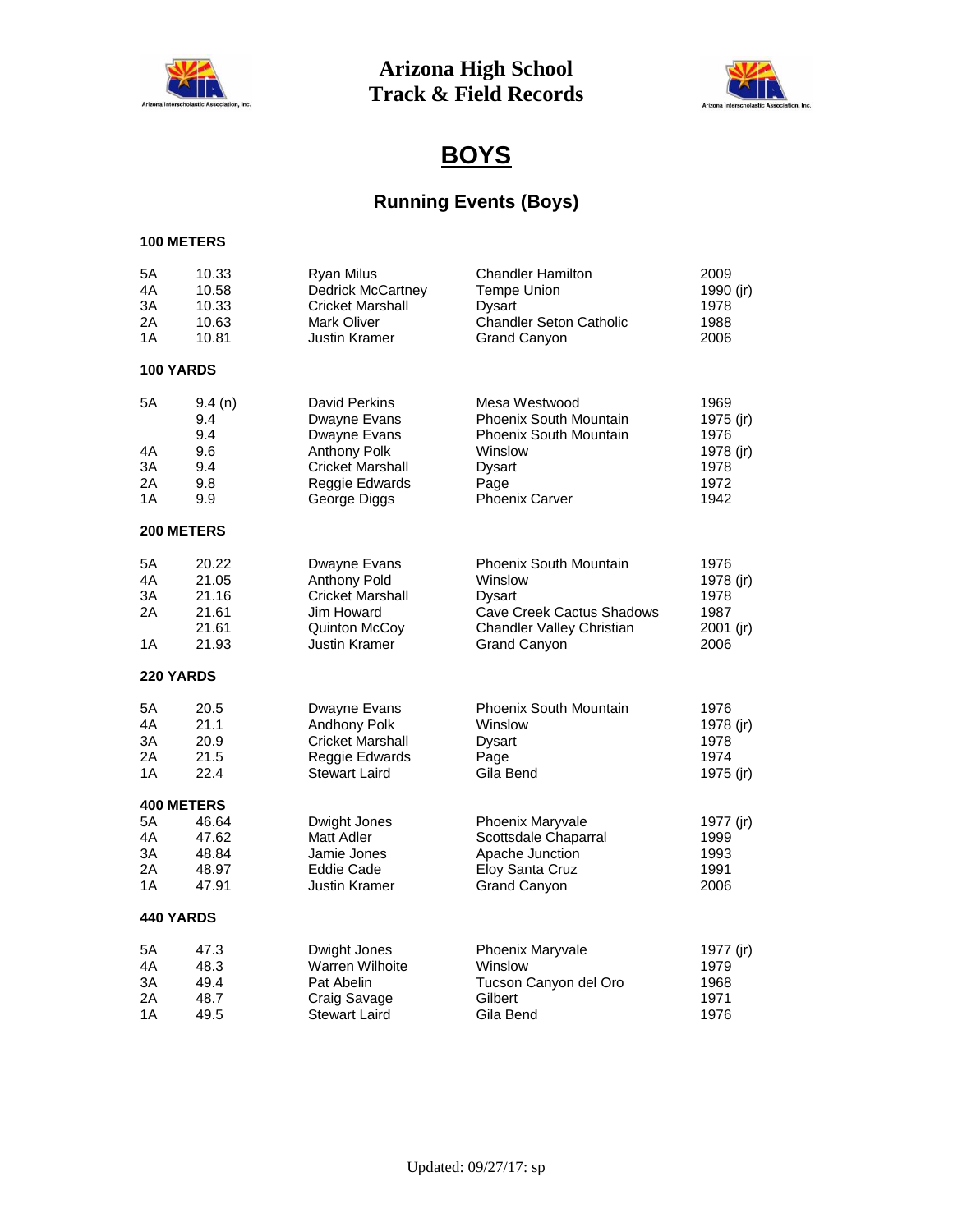



| 5A               | 1:51.33            | John Kline                | <b>Tempe Desert Vista</b>       | 2008      |
|------------------|--------------------|---------------------------|---------------------------------|-----------|
| 4A               | 1:51.46            | Steve Ybarra              | <b>Glendale Cactus</b>          | 1992      |
| 3A               | 1:53.30            | <b>Mark Hochstettler</b>  | Payson                          | 1989      |
| 2A               | 1:55.29            | Eric Dall                 | Scottsdale Christian            | 2002      |
| 1A               | 2:00.36            | <b>Elliot Godzich</b>     | Phoenix Veritas Prep            | 2008      |
| 880 YARDS        |                    |                           |                                 |           |
| 5A               | 1:52.5             | Scott Lymer               | Scottsdale Coronado             | 1978      |
| 4A               | 1:55.0             | Tommy Buzan               | San Manuel                      | 1974      |
| 3A               | 1:57.4             | Larry Shorty              | Eloy Santa Cruz                 | 1970      |
| 2A               | 1:56.8             | Ed Felix                  | Sells Baboquivari               | 1979      |
| 1A               | 2:01.1.9           | Kirby Hoener              | <b>Grand Canyon</b>             | 1970      |
|                  | <b>1600 METERS</b> |                           |                                 |           |
| 5A               | 4:09.64            | Jeff Cannada              | Phoenix Greenway                | 1983 (jr) |
| 4A               | 4:11:49            | <b>Sherod Hardt</b>       | Queen Creek                     | 2010      |
| 3A               | 4:19.52            | John Tenakhongva          | <b>Monument Vallev</b>          | 1991      |
| 2A               | 4:18.22            | Eric Dall                 | Scottsdale Christian            | 2002      |
| 1A               | 4:30.33            | Alex Barnard              | <b>Flagstaff Northland Prep</b> | 2005      |
| <b>MILE RUN</b>  |                    |                           |                                 |           |
| 5A               | 4:09.9             | Don Janicki               | Mesa                            | 1978      |
| 4A               | 4:15.0             | Orlando Valenzuela        | Globe                           | 1979      |
| 3A               | 4:18.4             | Glenn Hoppe               | Ajo                             | 1974      |
| 2A               | 4:19.5             | <b>Will Bribiescas</b>    | Superior                        | 1980      |
| 1A               | 4:24.3             | Kirby Hoener              | <b>Grand Canyon</b>             | 1971      |
|                  | 3200 METERS        |                           |                                 |           |
| 5A               | 8:50.24            | Jeff Canada               | Phoenix Greenway                | 1984      |
| 4A               | 8:53.09            | <b>Brian Shrader</b>      | Flagstaff Sinagua               | 2010      |
| 3A               | 9:21.90            | <b>Ricky Bedonie</b>      | Many Farms                      | 1987      |
| 2A               | 9:26.65            | Eric Dall                 | Scottsdale Christian            | 2002      |
| 1A               | 9:33.05            | <b>Tanner Carothers</b>   | <b>Flagstaff Northland Prep</b> | 2007      |
| <b>TWO MILES</b> |                    |                           |                                 |           |
| 5A               | 8:53.2             | Jeff Cannada              | Phoenix Greenway                | 1984      |
| 4A               | 9:19.5             | <b>Phil Nielson</b>       | Tolleson                        | 1977      |
| 3A               | 9:07.6             | Herman Sahneyah           | <b>Tuca City</b>                | 1978      |
| 2A               | 9:22.58            | <b>William Bribiescas</b> | Superior                        | 1980      |
| 1A               | 9:54.3             | Kirby Hoener              | <b>Grand Canyon</b>             | 1971      |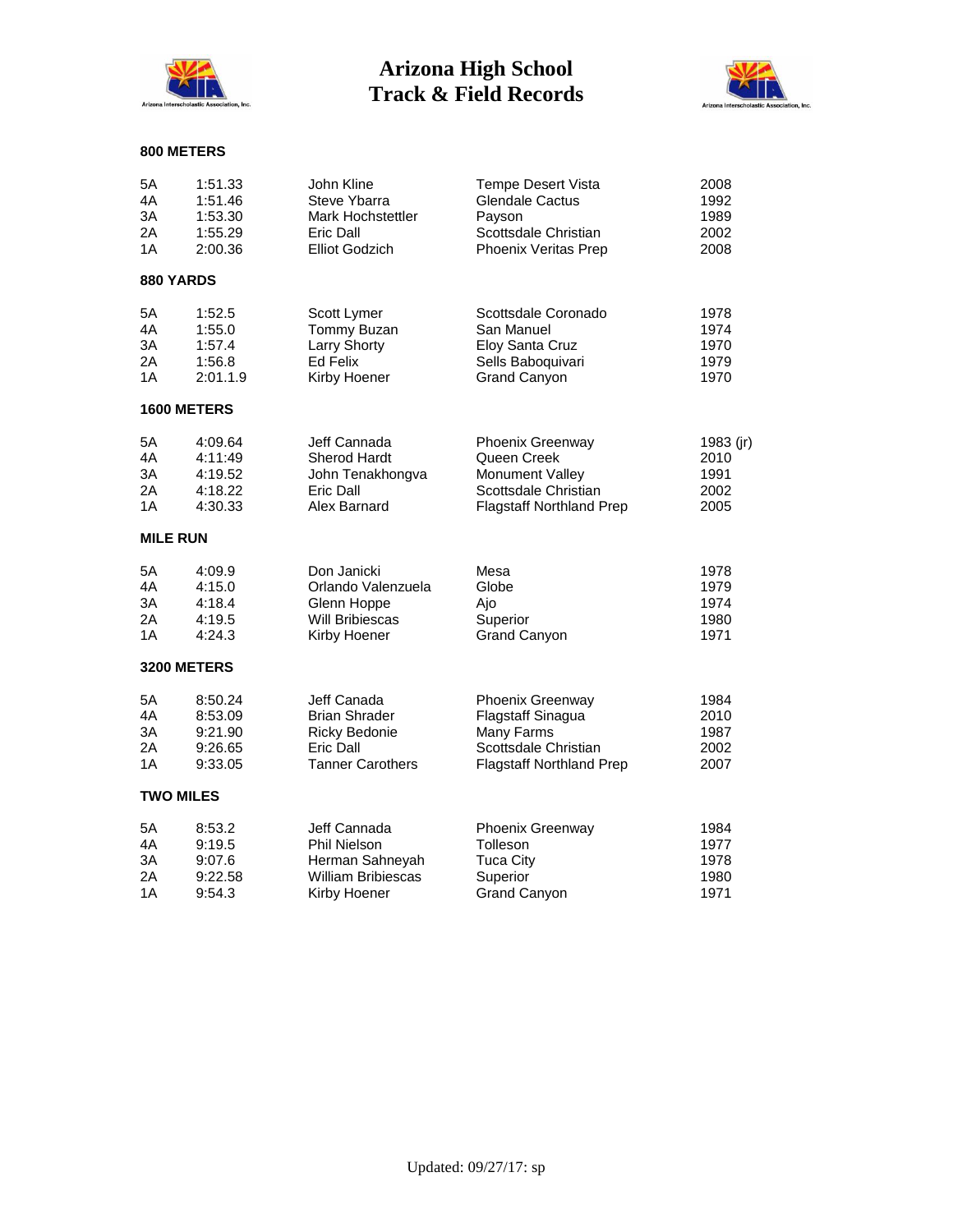



## **Hurdles (Boys)**

### **110 METER HURDLES**

| 5A<br>4A<br>3A<br>2A<br>1A | 13.70<br>14.16<br>13.69<br>13.93<br>14.89             | <b>Michael Bates</b><br><b>Brandon Sproat</b><br>Mossey Cade<br>Armon Williams<br>Dillon Goodman          | Tucson Amphi<br>Tolleson<br>Eloy Santa Cruz<br>Chandler Vallely Christian<br>Pima                                                     | 1988 (jr)<br>1998<br>1980<br>1991 (jr)<br>2009                 |
|----------------------------|-------------------------------------------------------|-----------------------------------------------------------------------------------------------------------|---------------------------------------------------------------------------------------------------------------------------------------|----------------------------------------------------------------|
|                            | <b>120 YARDS HIGH HURDLES</b>                         |                                                                                                           |                                                                                                                                       |                                                                |
| 5A<br>4A<br>3A<br>2A<br>1A | 13.8<br>14.0<br>13.9<br>13.9<br>13.9<br>14.4<br>15.00 | Dale Frederick<br><b>Bill Taylor</b><br>Mossy Cade<br>Mossy Cade<br>Mossy Cade<br>Larry Gray<br>Ray Mason | <b>Tucson Pueblo</b><br><b>Bisbee</b><br>Eloy Santa Cruz<br>Eloy Santa Cruz<br>Eloy Santa Cruz<br><b>Wellton Antelope</b><br>Maricopa | 1964<br>1974<br>1978 (so)<br>1978 (jr)<br>1980<br>1965<br>1976 |
|                            | <b>300 INTERMEDIATE HURDLES</b>                       |                                                                                                           |                                                                                                                                       |                                                                |
| 5A<br>4A<br>3A<br>2A<br>1A | 37.01<br>37.19<br>37.95<br>38.77<br>40.62             | <b>Cylend Simmons</b><br>Colin Fuel<br><b>Todd Reid</b><br>Alberto Fernandez<br>Mark Bellingradt          | Mesa Westwood<br>Phoenix Washington<br>Payson<br>Camp Verde<br>Scottsdale Christian                                                   | 2006<br>1994<br>1988<br>1989<br>1992                           |
|                            | <b>180 YARD LOW HURDLES</b>                           |                                                                                                           |                                                                                                                                       |                                                                |
| 5A<br>4A<br>3A<br>2A<br>1A | 18.5<br>19.1<br>18.7<br>19.2<br>19.7                  | John Pfersdorf<br><b>Bill Taylor</b><br>Art Malone<br>Jim LaVelle<br>Joe Mitchell                         | <b>Tucson Catalina</b><br><b>Bisbee</b><br>Eloy Santa Cruz<br>Kearny Ray<br>Maricopa                                                  | 1972<br>1974<br>1966<br>1968<br>1976                           |
|                            |                                                       |                                                                                                           |                                                                                                                                       |                                                                |

# **Weight Events (Boys)**

### **SHOT PUT**

| 5A<br>4A<br>3A<br>2A<br>1A | 69-3<br>$62-9$<br>61-10 $\frac{1}{2}$<br>$58-3$<br>$52 - 5$ | Dallas Long<br>Chris Mammen<br><b>Chris Tsosie</b><br>D.J. Tucker<br>Nephi Judd | <b>Phoenix North</b><br><b>Tucson Flowing Wells</b><br>Page<br>Florence<br>St. David | 1958<br>1995<br>1982 (jr)<br>1978<br>1984 |
|----------------------------|-------------------------------------------------------------|---------------------------------------------------------------------------------|--------------------------------------------------------------------------------------|-------------------------------------------|
| <b>DISCUS</b>              |                                                             |                                                                                 |                                                                                      |                                           |
| 5A                         | 212-11                                                      | Dwight Johnson                                                                  | Tempe Union                                                                          | 1987                                      |
| 4A                         | $200-9$                                                     | Doug Reynolds                                                                   | <b>Phoenix Greenway</b>                                                              | 1993                                      |
| 3A                         | 187-7                                                       | Mike Turner                                                                     | Safford                                                                              | 1988                                      |
| 2A                         | 165-0                                                       | Steve Kuykendall                                                                | Kearny Ray                                                                           | 1966                                      |
| 1A                         | $161 - 3$                                                   | <b>Travis Carter</b>                                                            | Orme School                                                                          | 1999                                      |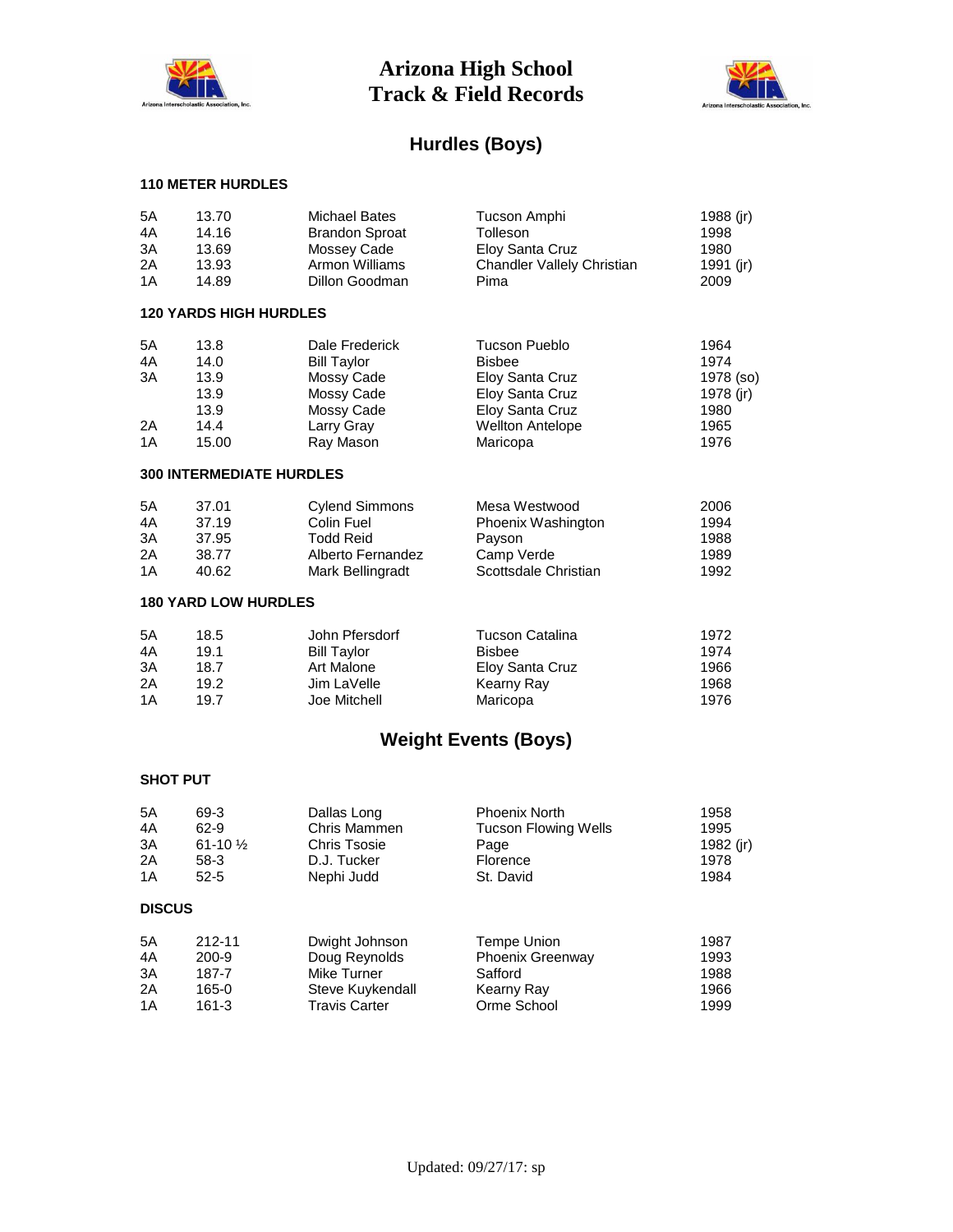



## **Jumping Events (Boys)**

#### **LONG JUMP**

| 5A                 | $25 - 3\frac{1}{2}$  | Larry Reed             | Yuma Union                | 1967        |  |
|--------------------|----------------------|------------------------|---------------------------|-------------|--|
| 4A                 | $25 - 2\frac{3}{4}$  | <b>Warren Wilhoite</b> | Winslow                   | 1979        |  |
| 3A                 | $25-93/4$            | Lamong King            | Dysart                    | 1977        |  |
| 2A                 | $23 - 2\frac{1}{2}$  | Quinton McCoy          | Chandler Valley Christian | $2001$ (jr) |  |
| 1A                 | $23 - 1\frac{1}{4}$  | <b>Bernard Rock</b>    | Orme School               | 1996        |  |
| <b>HIGH JUMP</b>   |                      |                        |                           |             |  |
| 5A                 | $7 - 1\frac{1}{2}$   | Donovan Fields         | Mesa                      | 1981 (jr)   |  |
| 4A                 | $7 - 2$              | Gabriel Beecham        | Casa Grande               | 1989        |  |
| 3A                 | $7-01/4$             | <b>Marty Williams</b>  | Show Low                  | 1994        |  |
| 2A                 | $6 - 10$             | Dakoda John            | Thatcher                  | 2007        |  |
| 1A                 | $6 - 7$              | <b>Seth Dittrich</b>   | Arizona Lutheran          | 1999        |  |
|                    | <b>POLE VAULT</b>    |                        |                           |             |  |
| 5A                 | $16 - 8 \frac{3}{4}$ | <b>Brandon Glenn</b>   | <b>Tolleson Westview</b>  | 2003        |  |
| 4A                 | $17 - 4\frac{3}{4}$  | Nick Hysong            | Tolleson                  | 1990        |  |
| 3A                 | $16 - 5\frac{3}{4}$  | Bo Altof               | Payson                    | 1992        |  |
| 2A                 | $14 - 10\frac{1}{2}$ | Dniel Fanelli          | <b>Valley Christian</b>   | 2007        |  |
| 1A                 | $13 - 7$             | <b>Wes Conners</b>     | Pima                      | 2004        |  |
| <b>TRIPLE JUMP</b> |                      |                        |                           |             |  |
| 5A                 | $52-6$               | Bryce Lamb             | Chandler                  | 2009        |  |
| 4A                 | $49-1$               | Aaron Fox              | Flagstaff Sinagua         | 1994        |  |
| 3A                 | 48-8 3/4             | Darren Reid            | Payson                    | 1991        |  |
| 2A                 | 46-9                 | J.R. Harrison          | Tombstone                 | 1999        |  |
| 1A                 | $43-9.34$            | Ryan Eck               | <b>Grand Canyon</b>       | 2005        |  |

## **Relays (Boys)**

#### **400 METER RELAY**

| 5Α | 41.33 | <b>Phoenix Maryvale</b>            | 1992 |
|----|-------|------------------------------------|------|
| 4A | 41.61 | <b>Phoenix North</b>               | 1987 |
| 3A | 42.24 | Dysart                             | 1988 |
| 2A | 43.05 | <b>Phoenix Northwest Christian</b> | 2003 |
| 1Α | 44.58 | <b>Grand Canyon</b>                | 2005 |

### **440 YARD RELAY**

| 5A | 41.5 | <b>Phoenix South Mountain</b> | 1975 |
|----|------|-------------------------------|------|
| 4A | 41.9 | Dysart                        | 1977 |
| 3A | 42.1 | Dysart                        | 1976 |
| 2A | 43.6 | Benson                        | 1979 |
| 1A | 45.0 | Bowie                         | 1977 |
|    | 45.0 | <b>Tucson ASDB</b>            | 1976 |